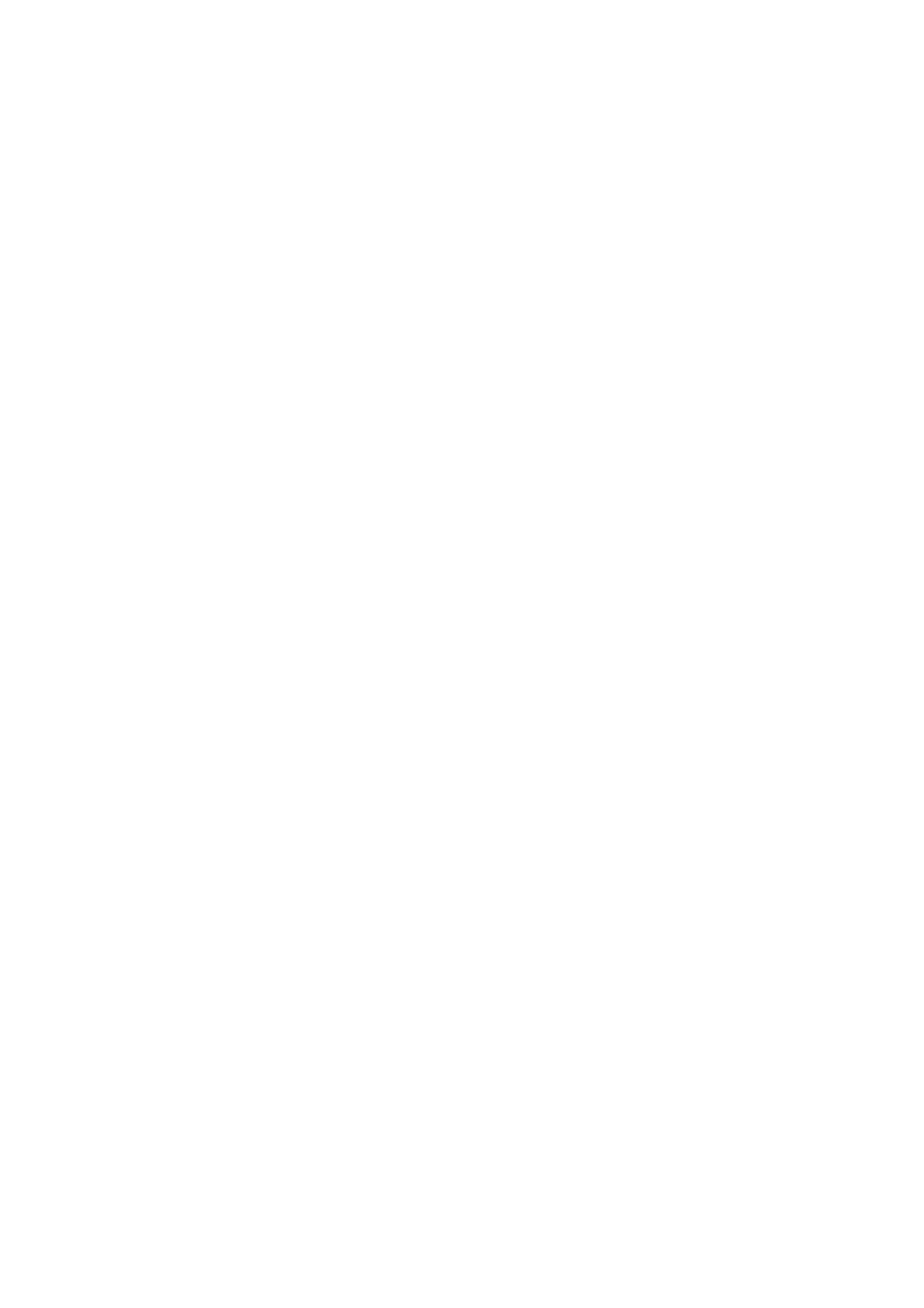# **Contents**

| 1 Introduction                                      |                |
|-----------------------------------------------------|----------------|
| 2 Pumping a swing from a standing position          | $\overline{2}$ |
| 2.1 The conservation of angular momentum            | 8              |
| 2.2 Conservation of energy                          | 9              |
| 2.3 Another mode for pumping from a seated position | 10             |
| 3 Pumping a swing from a seated position            | 11             |
| <b>4 Conclusion</b>                                 | 14             |
| 5 Acknowledgment                                    | 14             |
| <b>6</b> References                                 | 14             |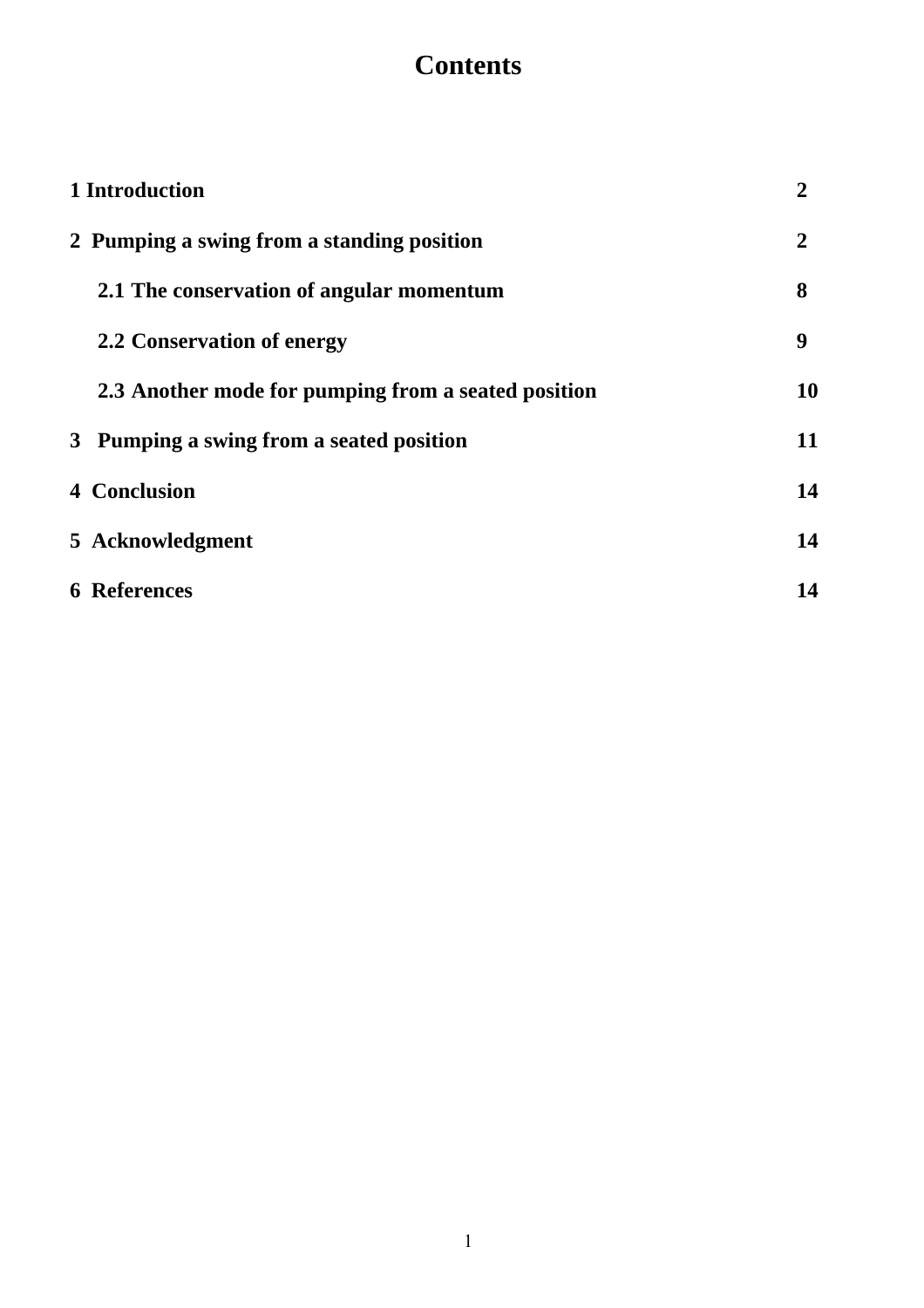#### **1-Introduction**

A swing is a famous and an interesting tool that children like to play with. A swing consists mainly of a long rod ended with a seat on which the child can stand or sit while swinging. Normally friction is a major dissipative force that affects the motion of a swing causing it to decay gradually. So a child playing with a swing has to learn some pumping mechanism in order to keep the swing running. Not only can a child keep the swing running but he can also make the oscillation grow up. Surprising enough, those pumping schemes can even start a swing from the rest positions as experienced by children on the playground. Pumping means that the child keeps storing energy into the swing by performing some movements at certain positions. This energy by means of conservation of momentum is converted into kinetic energy. The mechanism of pumping may take several forms depending on the state of the child (standing on the swing or sitting.) A child can pump from a standing position by periodically standing and squatting on the swing which results in periodic displacement of the center of mass up and down. This is modeled by a changing the length of the rod of the swing with time. Another method is by leaning forward and backward periodically while sitting on the swing.Both schemes will be analysed in this paper.

#### **2- Pumping a swing from a standing position**

As mentioned in the introduction, the swing in this scheme is modeled as a pendulum having its length as a function of time. The child is modeled as a point mass at the end of the rod moving up and down. This motion is shown in figure (1).



Figure (1)

Neglecting the mass of the rod, the kinetic energy of the swing is  $T = \frac{1}{2}m(r\theta)^2 + \frac{1}{2}mr^2$  $T = \frac{1}{2}m(r\theta)^2 + \frac{1}{2}mr^2$  and the potential energy is:  $V = mgr(1 - \cos(\theta))$  and the Lagrangian becomes  $L = \frac{1}{2}m(r\theta)^2 + \frac{1}{2}mr^2 + mgr\cos(\theta)$  after neglecting the constant term in the potential. There is a force of constraint represented by the tension in the rod in the r direction which forces the length of the swing to be not greater than the length of the rod.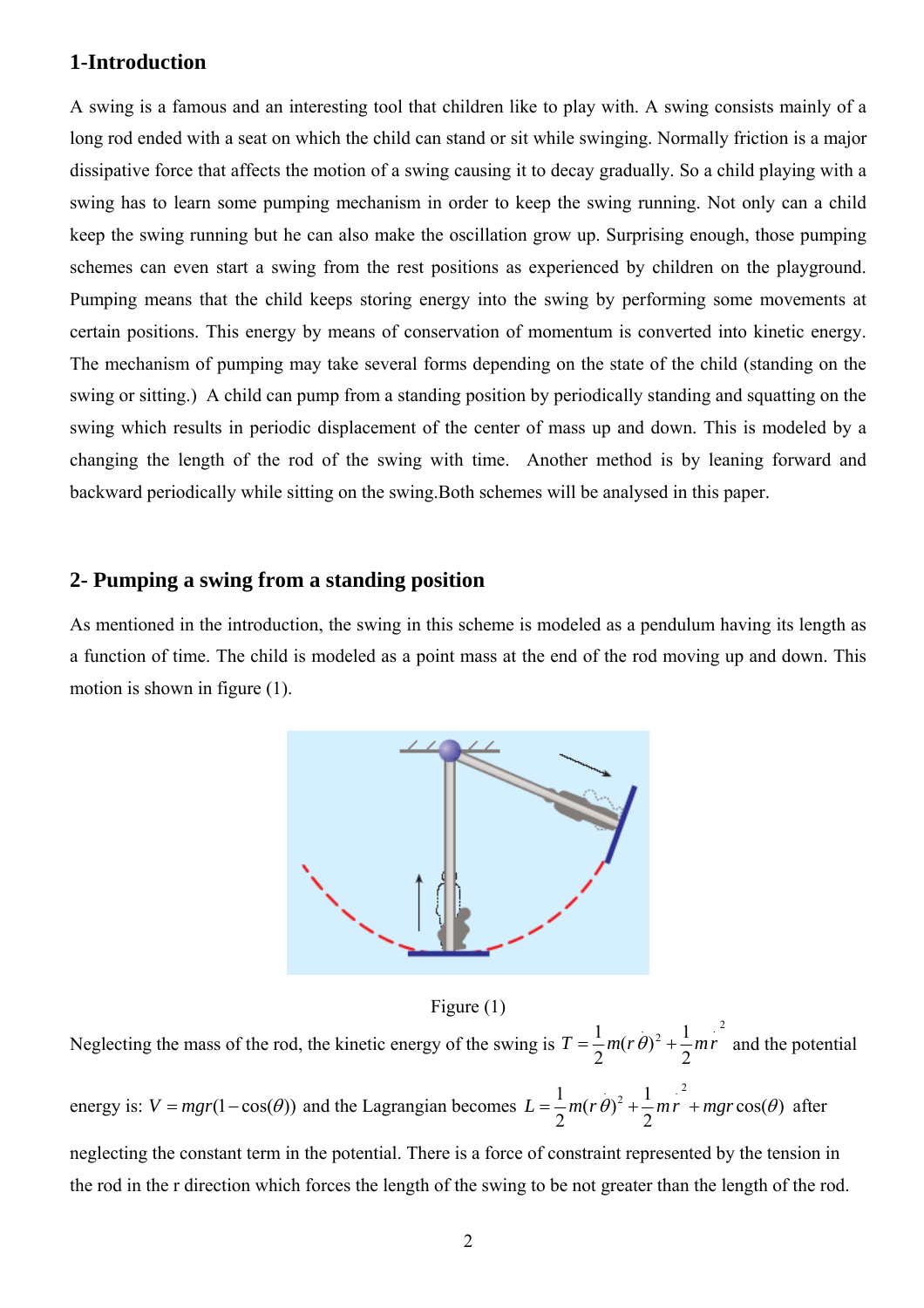This will introduce an unkown force of constraint in the equation of motion of **r**. The equation of motion for the angle  $\theta$  – measured from the midpoint- is :

 $r \theta + 2r \theta = -g \sin \theta$ . As an initial investigation of this equation I tried to change the length periodically as a sin wave:  $l = l_0 + \alpha \sin(\omega t)$  and scanned against the frequency  $\omega$ , I found that the amplitude of the oscillation was actually amplified in a certain range of frequencies, but maximum amplification occurred when  $\omega$  was 1.9 times the natural frequency of the swing  $\sqrt{\frac{g}{l}}$  as shown figure (1). The length of the swing was chosen to be 2 m ( that makes the natural frequency of the swing  $\omega_0 = 2.2$  rad/s) and  $\alpha$  to be 0.25). Setting  $\theta(0)$  to be 0 to emulate the rest condition at  $\theta(0)=0$ , I found that an amplification in the angle began to occur at pumping frequency of 4.2 rad/s (approximately double the natural frequency of the swing.) We notice that the oscillation is becoming unstable as time increases since this is not the realistic case (the child doesn't move with a constant frequency but adjusts his motion according to the motion of the swing) and because I excluded the drag of the air and friction of the swing from this analysis. This proves that a swing can be pumped from very small initial perturbation by a continuous motion of the child in principle. This is called a parametric oscillator, where energy is pumped into the oscillator not by a force varying with time but by a variation in one of the parameters of the equation.



Figure (2)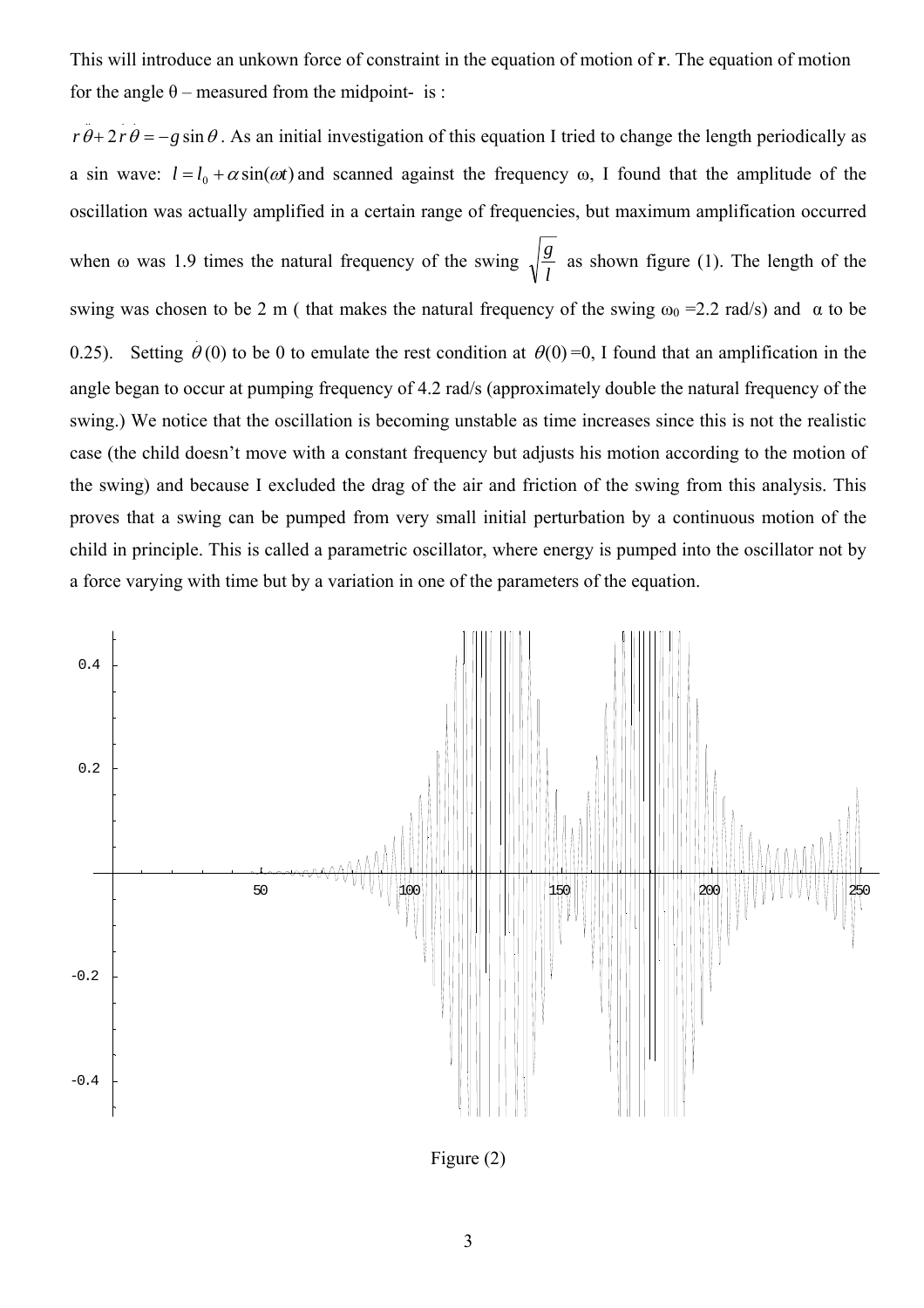



I noticed by scanning the pumping frequency above this value(4.25 rad/sec) that the response of the swing becomes sensitive to the pumping frequency and periods of amplification and attenuation occur at frequencies that depend very sensitively on the pumping frequency. The response in figures (2), (3) corresponds to pumping frequencies that are .01 rad/s different from each other.

The attenuation may be interpreted to be due to the gradual change of the frequency of the swing until a big phase shift is built between it and the pumping signal, we emphasize again that this model has a lot of approximation. A closer look at the response of the swing illustrates this fact.

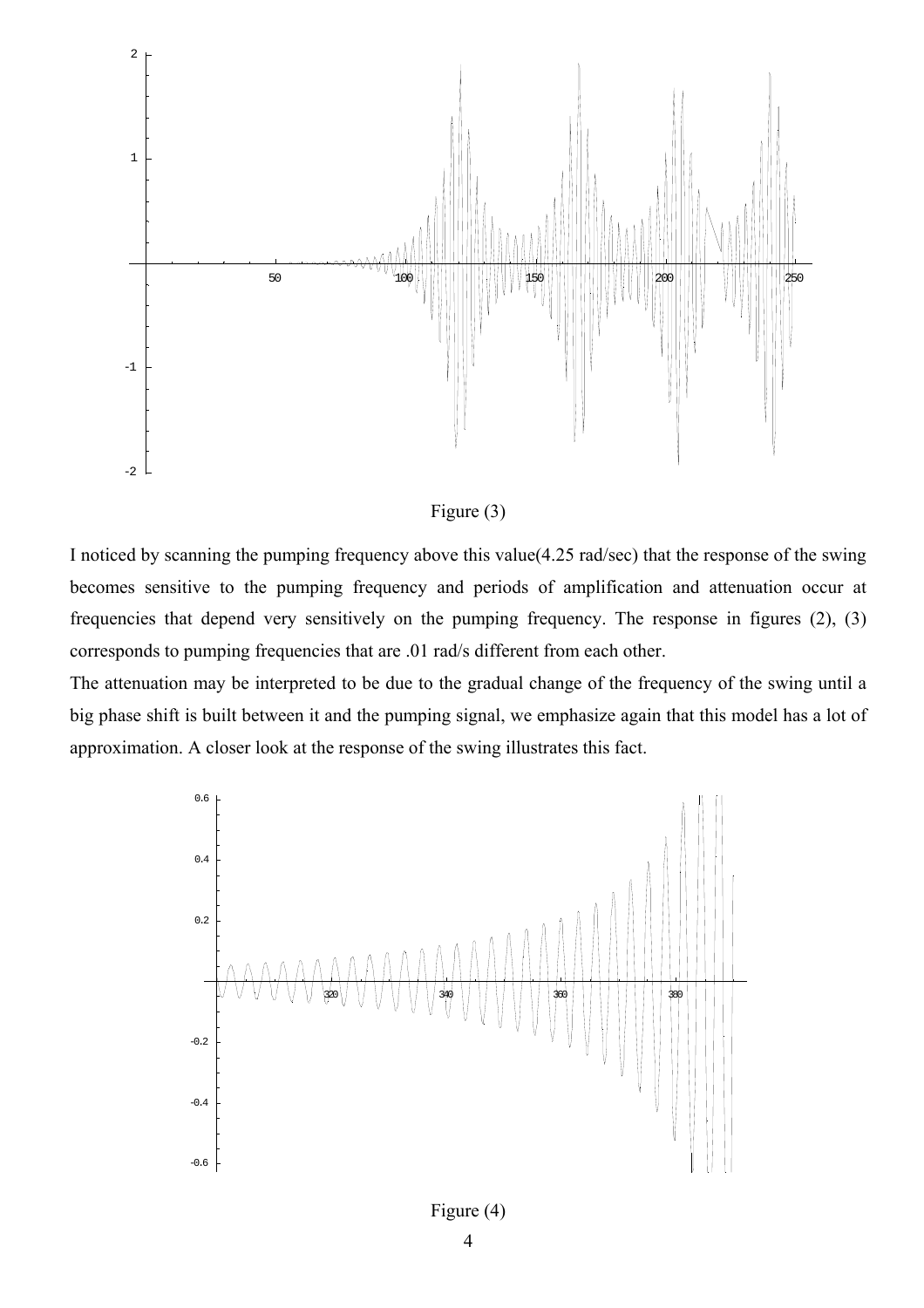I tried to use a more realistic model where the child doesn't move with a constant frequency but changes his motion according to the position of the swing, i.e  $l = r = l_0 - \alpha Cos(\theta)$ . The variation of the length in this case looks like:



Figure (5)

In this case the equation of motion for the  $\theta$  angle becomes  $[l_0 - \alpha Cos(\theta)]\theta + 2\alpha Sin(\theta)\theta = -g \sin \theta$ . As shown in figure (6), numerical solution of the equation of motion showed no amplification in θ. This is not surprising since the energy pumped by the child in one quarter cycle is restored in the next quarter cycle.  $\sim$  .  $\sim$  .  $\sim$  .  $\sim$  .  $\sim$  .  $\sim$  .  $\sim$  .  $\sim$  .  $\sim$  .  $\sim$  .  $\sim$  .  $\sim$  .  $\sim$  .  $\sim$  .  $\sim$  .  $\sim$  .  $\sim$  .  $\sim$  .  $\sim$  .  $\sim$  .  $\sim$  .  $\sim$  .  $\sim$  .  $\sim$  .  $\sim$  .  $\sim$  .  $\sim$  .  $\sim$  .  $\sim$  .  $\sim$  .  $\sim$  .  $\sim$  $l_0 - \alpha Cos(\theta)\theta + 2\alpha Sin(\theta)\theta = -g$ 



Now, coming to the most realistic model of the motion of the child in standing position that gave me the most practical results: I defined a new exponential function that models the variation of r as a function of θ. The function is a multi-valued function since the length of the swing depends not only on the value of θ but on the direction of the change of  $\theta$  with time as shown in figure (7). I can control the steepness of the change of the length around the mid-point by controlling the exponential growth rate.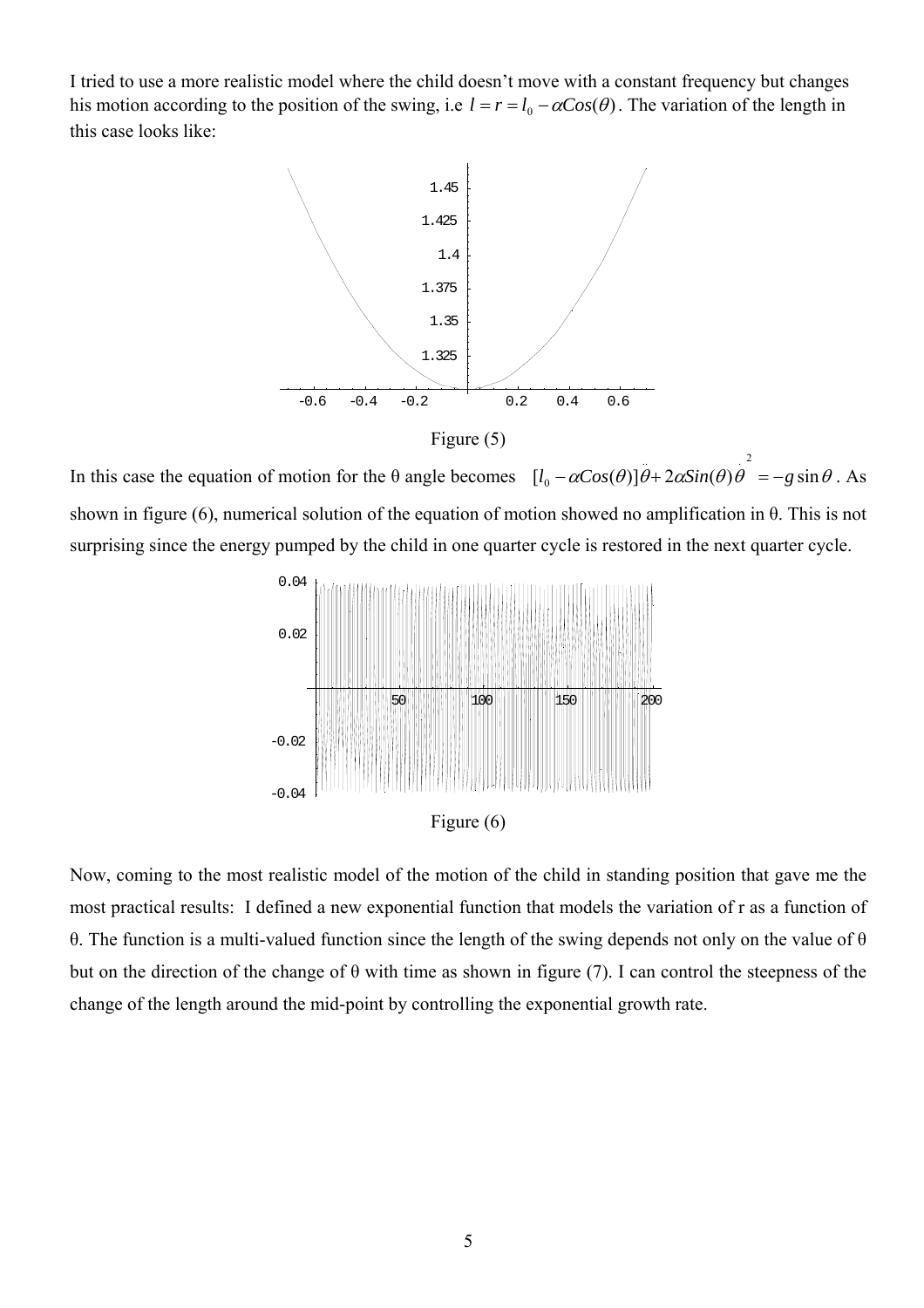

Figure (7)

An example of the amplification generated by this modulated length is shown in figure (8).





An interesting phenomenon was observed, which is that the smaller the initial angular velocity of the swing, the larger the threshold steepness of the variation of length needed to start the amplification process. The previous figure, is for initial angular velocity  $= 0.01$  rad/sec. For the same length variation function (same steepness) and initial angular velocity = .001 rad/sec we find the response given in figure (9).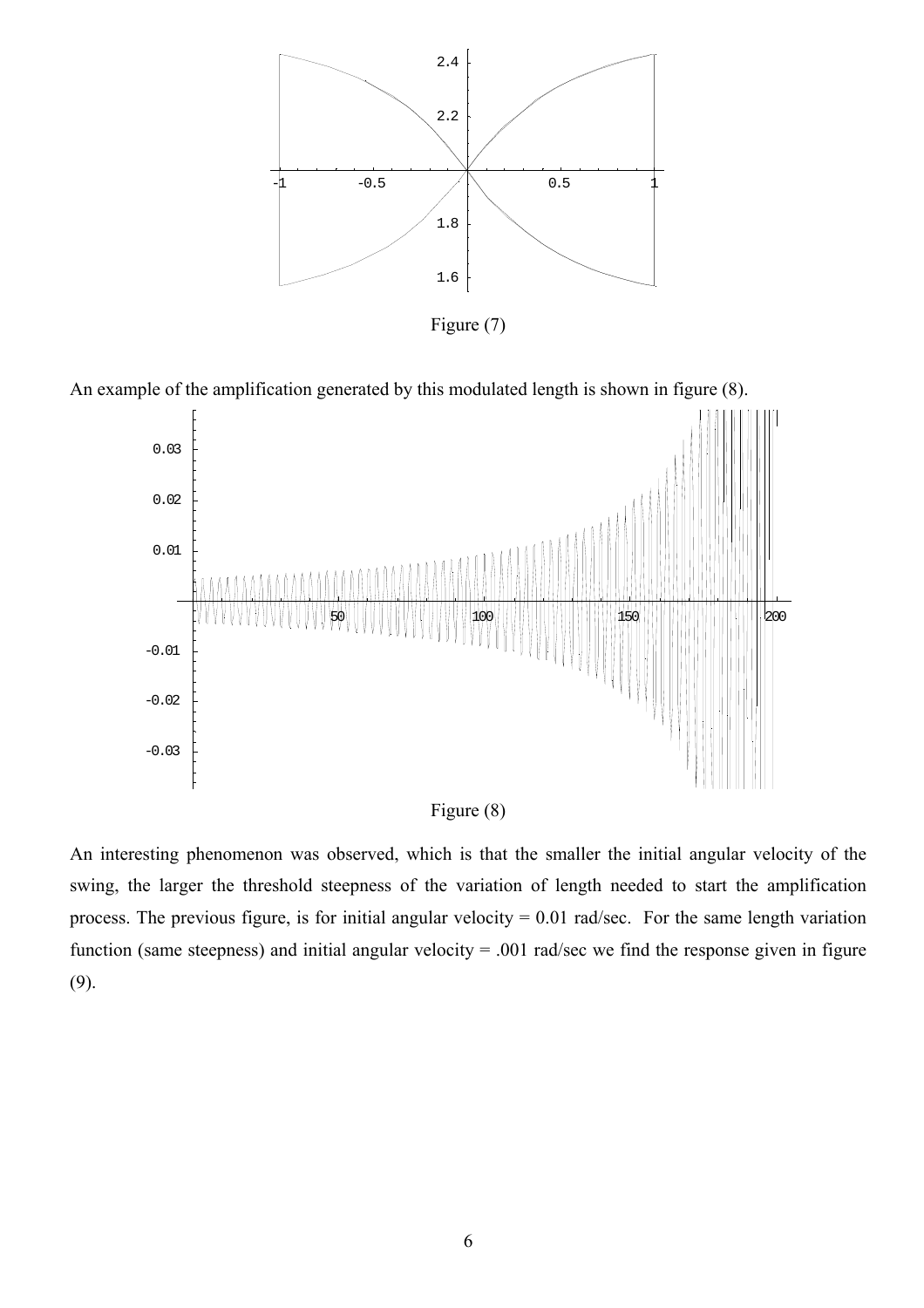



For more detail on this point see Mathematica code in the Appendix.

Now let's try to figure out qualitatively how the movement of the child at the midpoint of the swing increases the height of the swing. As before, I will assume that the center of gravity (the child) is moving up and down but I'll consider the extreme case where the child stands up instantaneously at the mid-point and squats instantaneously at the highest point. We can look at this problem from two perspectives:

#### **2.1 The conservation of angular momentum**

As shown in figure (10) the motion of the child causes an immediate change of the radius of oscillation at the point where the speed is maximum.



Figure (10)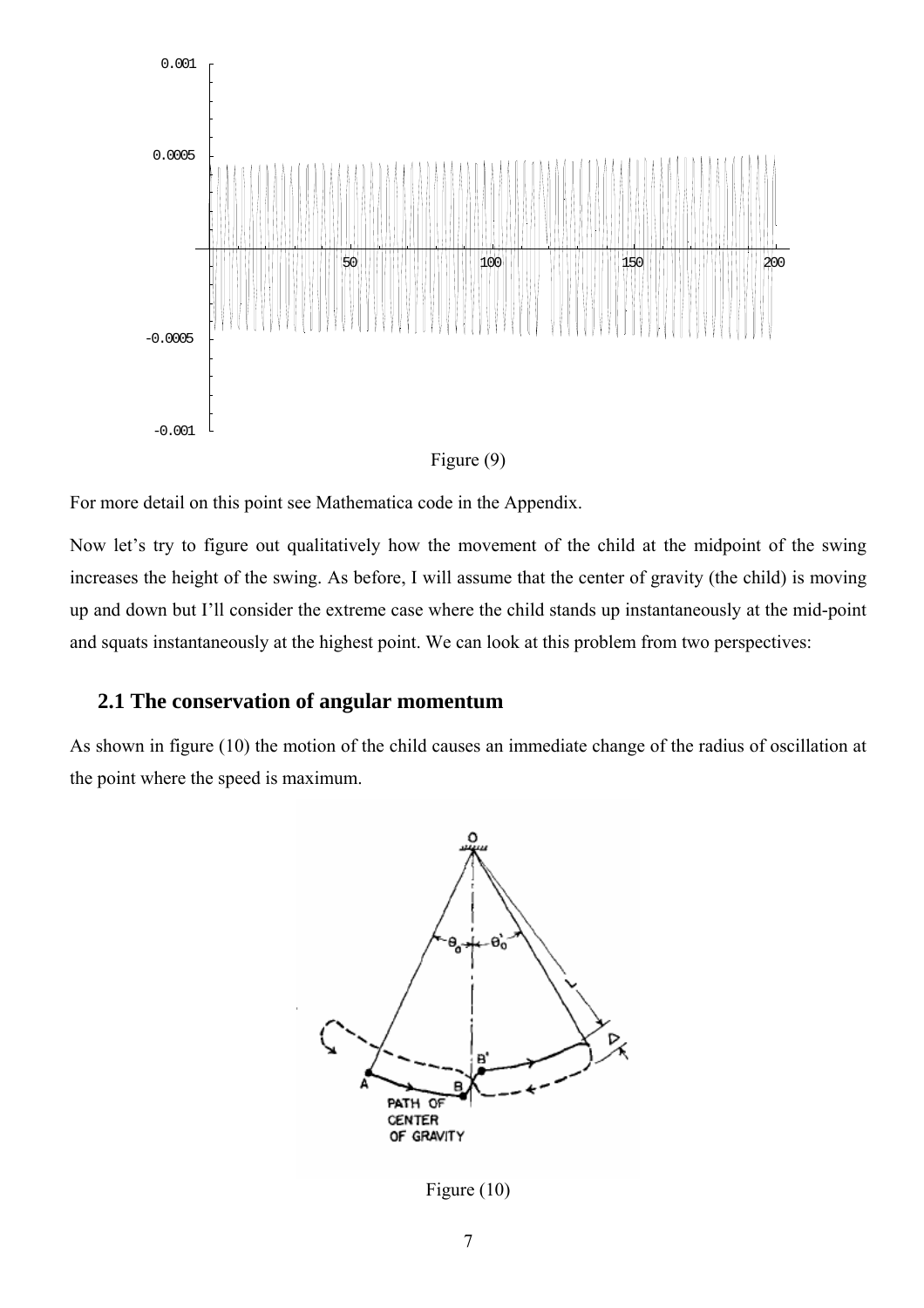Conservation of angular momentum states that the angular speed should increase from the point B to B' such that the angular momentum stays the same. So from the conservation of angular momentum we get

$$
mr_{B'}^{2} \theta_{B'} = mr_{B}^{2} \theta_{B}
$$
 hence  $\frac{\theta_B}{\theta_B} = (1 - \frac{\Delta}{r_B})^2$  where  $\Delta$  is the difference between  $r_B$ ,  $r_B$ . From the

conservation of energy, we can get  $\theta_0$ '(n), which is the maximum displacement in  $\theta$  as a function of  $\theta_{B'}$ • θ

as: 
$$
\frac{1}{2}mr_{B'}^{2}\theta_{B'}^{2}(n) = mgr_{B'}(1-\cos\theta_{0'}(n))
$$

.

Hence the relation between the maximum angle  $\theta_0$ ' in two consecutive cycles n, n+1

is 
$$
\frac{(1-\cos\theta_0'(n+1))}{(1-\cos\theta_0'(n))} = \frac{\theta_B^{2}(n+1)}{\theta_B^{2}(n)}.
$$

surprising.

So beginning from an initial displacement angle  $\theta_0$  we can get the increase in the  $\theta_0$  as a function of the cycle number as follows:

Since in one complete cycle, the maximum angular speed  $\theta_{B'}$  increases by a factor: .  $\theta$ <sub>B</sub>  $(1 - \frac{\Delta}{\cdot})^{-4}$  $r_B$ <sup>'</sup> then 8  $\frac{(1-\cos\theta_0'(n+1))}{(1-\cos\theta_0'(n))} = (1-\frac{\Delta}{r_B})^{-1}$ *n*))  $r_B$ *n* θ θ . Solving recursively for  $\theta_0$  through this equation beginning from  $\theta_0$  =0.00001 (approximate rest condition) I found that it grew very rapidly and that  $\theta_0$  reached  $\pi$  only after 15 cycles !! Of course this is not a realistic model, and hence the nonrealistic results are not



## **2.2 Conservation of energy**

By considering the extreme case where the child moves instanteously up and down in the mid-point and extreme points respectively we can calculate how much energy is pumped into the swing per cycle. Let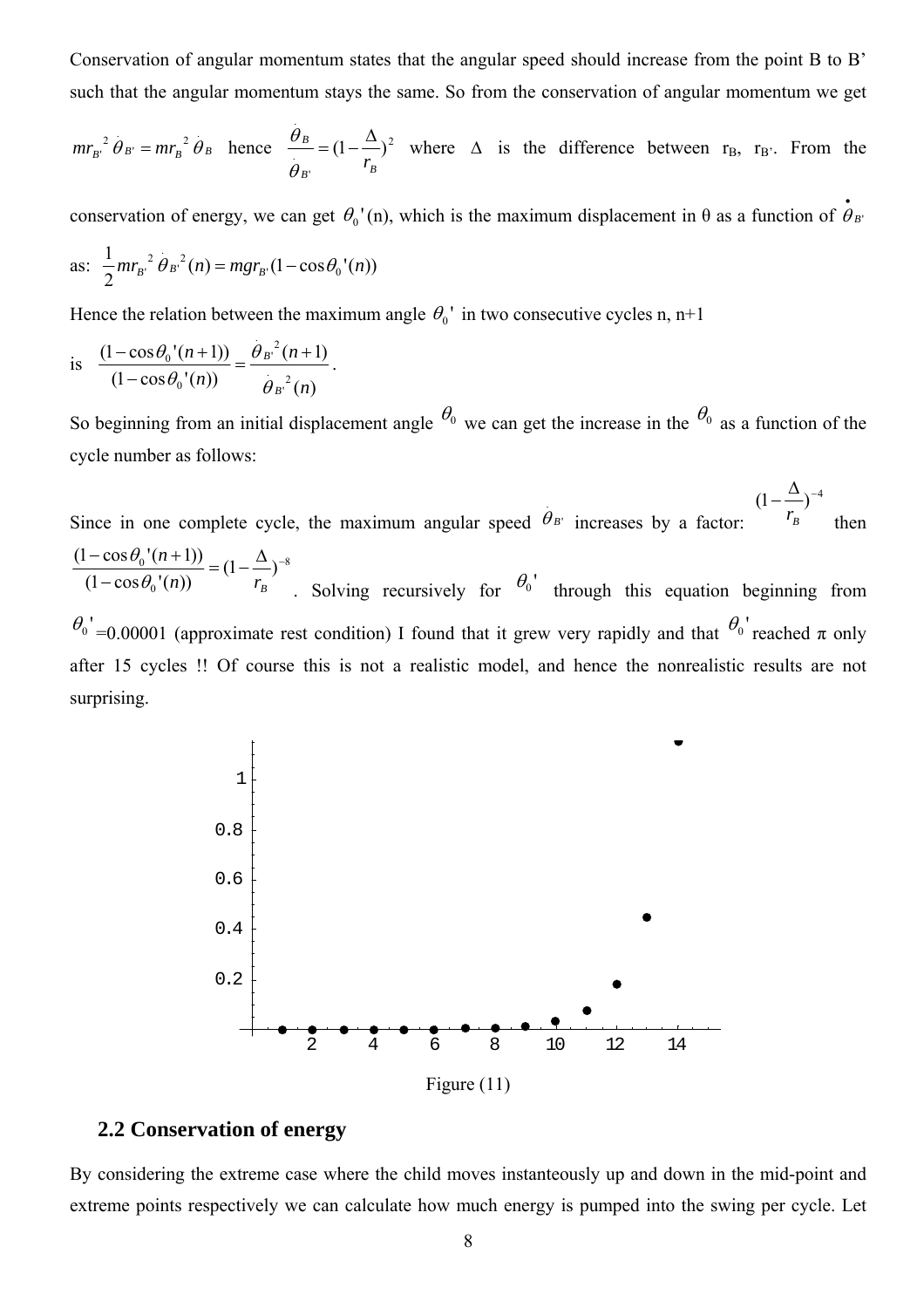the displacement of the child be  $\nabla x$ . When the child stands up in the mid point he is pumping potential energy into the swing by doing work opposing to two forces :

- a- the gravitational force  $\nabla W = mg \cdot \nabla x$
- b- The centrifugal force  $\nabla W = \frac{mv}{\hbar} \nabla x$ *l*  $\nabla W = \frac{mv^2}{I} \nabla$

Where v is the maximum velocity of the swing, and l can be taken to be the average length.

While when the child sits down at the extreme point he is giving part of his potential energy in favor of the gravitational force only, the centrifugal force is zero since the velocity is zero. Hence

 $\nabla W = -mg \cdot \nabla x$ . Therefore we see that the energy stored in the swing in one cycle equals  $2 \frac{mv_{\text{max}}}{m} \nabla x$ *l*  $\frac{mv_{\text{max}}^2}{\sqrt{2}}$  $2\frac{m v_{\text{max}}}{\sigma}$ 

This will lead to the increase of the maximum velocity each cycle, and hence an exponential increase in the stored energy in the swing. A simple algebra shows that the increase in the maximum velocity in half cycle,  $v^2(n+\frac{1}{2}) = v^2(n)(1+2\frac{\nabla x}{l})$ *l*  $v^2(n+\frac{1}{2}) = v^2(n)(1+2\frac{\nabla x}{n})$ . Hence in one complete cycle, the velocity increases by a factor  $(1+2\frac{\nabla x}{l})$ . After n cycles, we find the velocity given in terms of the initial velocity is *n l*  $v(n) = v(0)(1 + 2\frac{\nabla x}{\cdot})$ 

By expressing the kinetic energy at the mid-point with the difference in potential energy expressed in terms of the maximum swinging angle we get:  $\frac{1}{2}mv^2[n] = mgl(1 - \cos(\theta_0(n))$ 0  $mv^2[n] = mgl(1-\cos(\theta_0(n))$  and hence the maximum angle  $\theta$  is given after n cycles in terms of the initial maximum displacement  $\theta$ [0] as : *n l n*))  $(1 + 2\sqrt{x})^2$  $\frac{(1-\cos(\theta_0(n)))}{(1-\cos(\theta_0(0)))} = (1+2\frac{\nabla x}{l})$  $\frac{\theta_0(n)}{\theta_0(0)} = (1 + 2\frac{\nabla x}{l})^{2n}$  or equivalently  $\frac{(1 - \cos\theta_0'(n+1))}{(1 - \cos\theta_0'(n))} = (1 + 2\frac{\nabla x}{l})^2$  $\frac{(1-\cos\theta_0'(n+1))}{(1-\cos\theta_0'(n))} = (1+2\frac{\nabla x}{l})$ *l x*  $\frac{(n-1)(n-1)}{(1-\cos\theta_0'(n))} = (1+2\frac{\nabla}{l})$  $\frac{\theta_0'(n+1)}{n!} = (1 + 2\frac{\nabla x}{l})^2$ . We notice that this result is different from the previous case ( from angular momentum considerations ) to a first order in  $\frac{\nabla x}{l}$  by a

factor 2 in the exponent !! This is one conflicting result in this paper. Using the same initial angle and displacement as in the previous case we see that the maximum angle increase with time as shown in figure (12)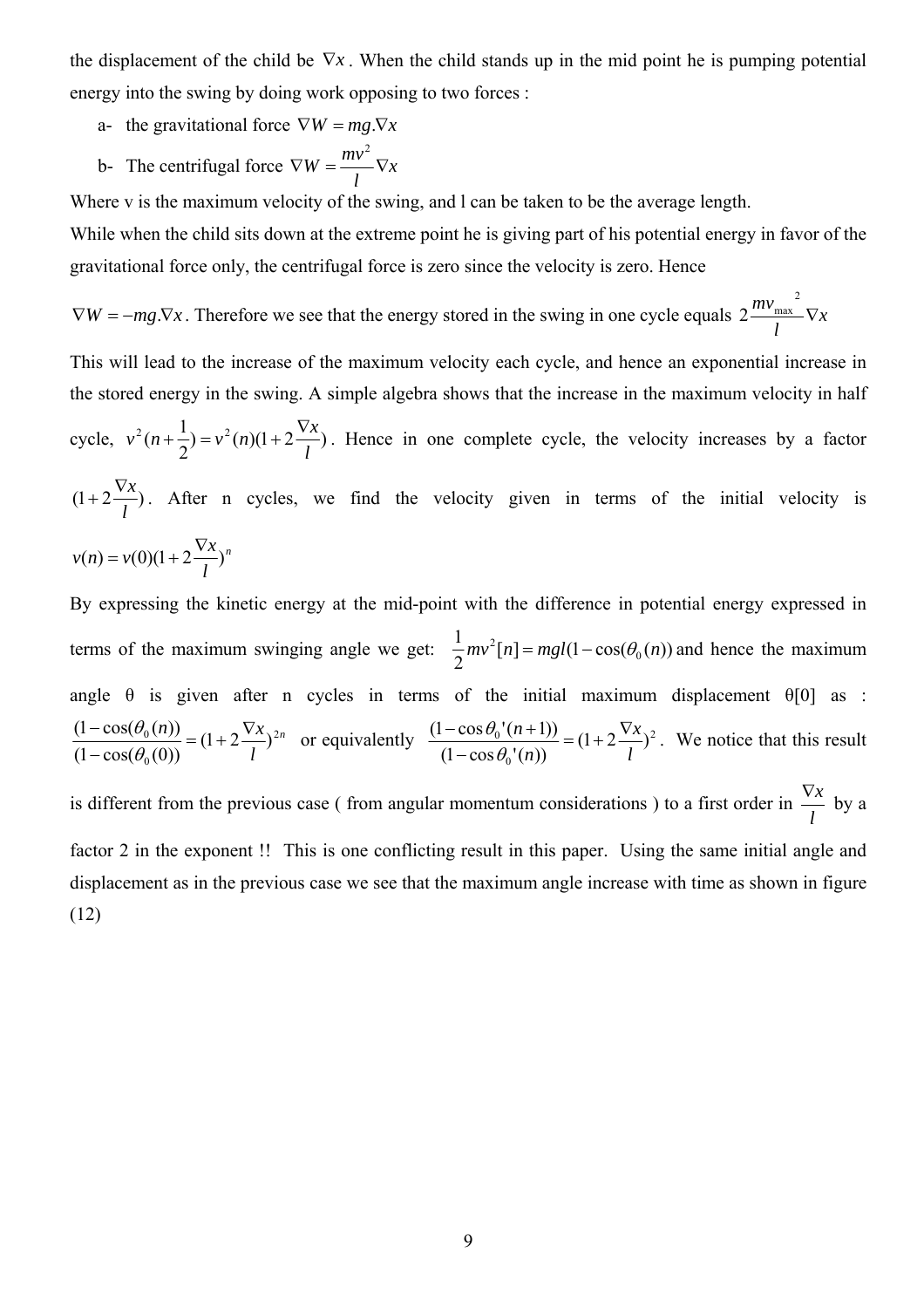

We note in this discussion that the frame of the swing has no role in the pumping process, since the tension exerted from the hanging point doesn't appear in the equations and it's always normal to the velocity of the center of mass. However, it plays an important rule in fixing the swing to the ground, since without it the whole swing will be swinging in the opposite direction to the motion of the child to conserve the angular momentum.

#### **2.3 Another mode for pumping from a seated position**

Another mode of pumping the swing from a standing position is by leaning backward and forward while standing as shown in figure (13).



#### Figure(13)

The swinger is modeled by a single mass at the center of mass rotating around the lowest point of the swing independently. The angle between the swing and the swinger is called  $\theta$  (I took it in the other direction ). The potential energy is given by  $V = mg[-LCos(\phi) + lCos(\theta - \phi)]$  and the kinetic energy by  $T = L^2 \dot{\phi}^2 + l^2 (\dot{\theta} + \dot{\phi})^2 + 2Ll \dot{\phi} (\dot{\theta} - \dot{\phi})$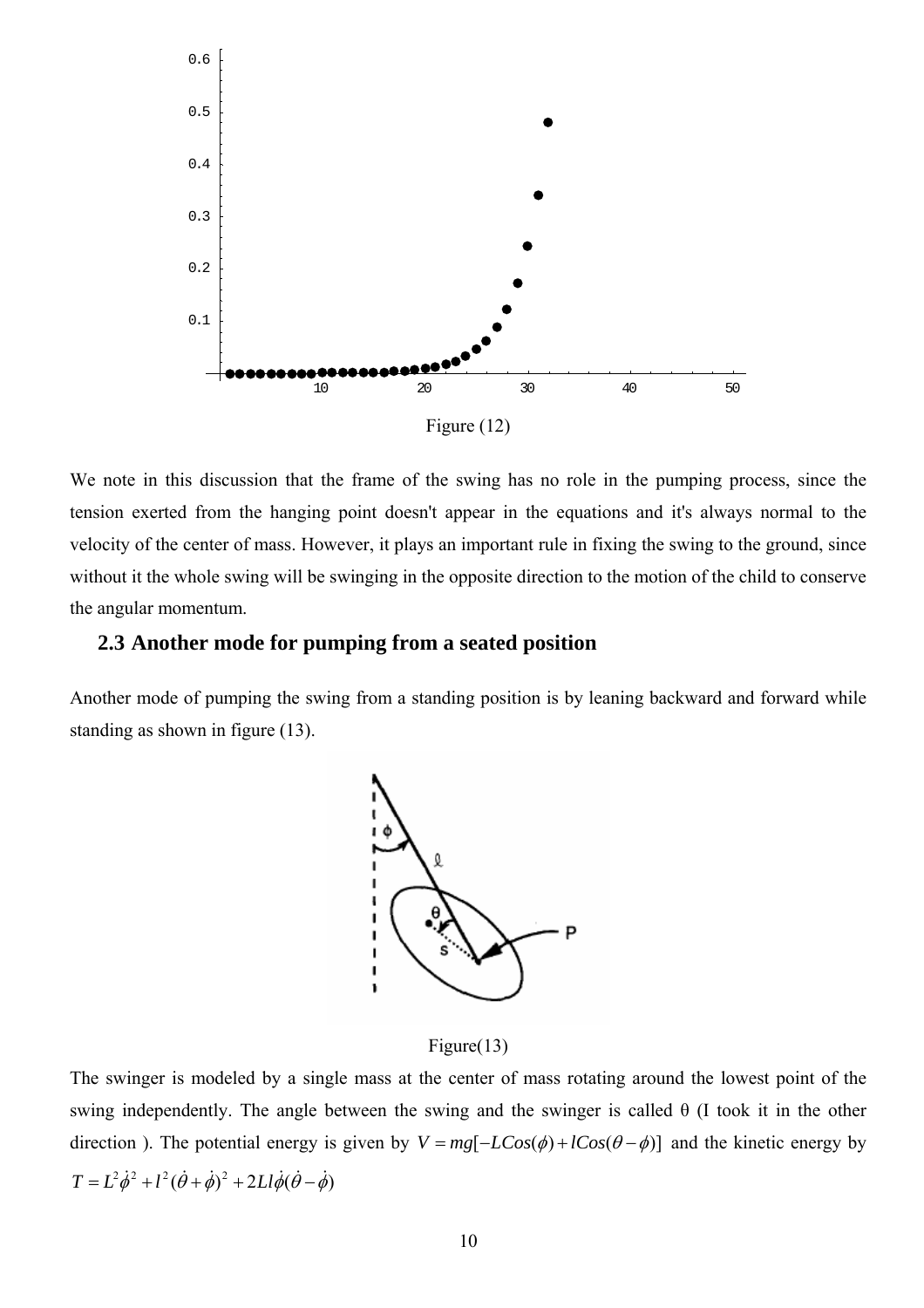Hence the equation of motion in the  $\varphi$  direction is

 $mgLSin(\phi) + mglSin(\theta - \phi) + [2L\ddot{\phi} - 2l^2(\ddot{\theta} - \ddot{\phi}) + 2LlCos\theta(\ddot{\theta} - 2\ddot{\phi}) - 2Ll\dot{\theta}(\dot{\theta} - 2\dot{\phi})Sin\theta = 0$ .

Simulating the motion of the swinger by a sinusoidal change using mathematica showed that this mode is capable to start the swing from rest but the oscillations are of constant amplitude and are not amplified exponentially like the previous case.

#### **3 Pumping a swing from a seated position**

Another scheme of pumping a swing, is by pumping from the seated position. This involves a sudden rotation of the rider's body when the swing momentarily comes to either of the two stops. A model for the rider and the swing in this scheme is shown in figure (14).



Figure (14)

Similar to the double pendulum , with an additional mass, the potential energy of the three masses (P.E)  $= - m_1 l_1 Cos\phi - m_2 ( l_2 Cos(\theta + \phi) + l_1 Cos\phi) - m_3 ( l_1 Cos\phi - l_3 Cos(\theta + \phi))$ 

And their kinetic energy  $(K.E)$  =

 $\frac{1}{2}m_2[l_1^2\dot{\phi}^2 + l_2^2(\phi+\theta)^2 + 2l_1l_2\dot{\phi}(\theta+\phi)Cos(\theta)] + \frac{1}{2}m_3[l_1^2\dot{\phi}^2 + l_3^2(\phi+\theta)^2 - 2l_1l_3\dot{\phi}(\phi+\theta)Cos(\theta)]$ 2  $1 - \frac{2}{1} + \frac{1}{1} - \frac{1}{1} + \frac{2}{1} + \frac{2}{1} + \frac{2}{1} + \frac{2}{1} + \frac{2}{1} + \frac{1}{1} + \frac{2}{1} + \frac{1}{1} + \frac{2}{1} + \frac{2}{1} + \frac{2}{1} + \frac{2}{1} + \frac{2}{1} + \frac{2}{1} + \frac{2}{1} + \frac{2}{1} + \frac{2}{1} + \frac{2}{1} + \frac{2}{1} + \frac{2}{1} + \frac{2}{1} + \frac{2}{1} + \frac{2}{1} + \frac{2}{1} + \frac$  $1^{\iota}3$  $^{2}$   $(1)^{2}$ 3  $\frac{2}{1}$  $3 \mathsf{l}^{\iota}$ . . . .  $1^{\prime}2$  $^{2}$   $(1)^{2}$ 2  $\frac{2}{1}$  $2 \mathsf{L} \mathsf{L}$  $\frac{2}{1}$  $m_1l_1^2 \phi + \frac{1}{2}m_2[l_1^2 \phi + l_2^2(\phi+\theta)^2 + 2l_1l_2 \phi(\theta+\phi)Cos(\theta)] + \frac{1}{2}m_3[l_1^2 \phi + l_3^2(\phi+\theta)^2 - 2l_1l_3 \phi(\phi+\theta)Cos(\theta)]$ Hence the Lagrangian can be written as

 $L = \frac{1}{2}I_1\dot{\phi}^2 + \frac{1}{2}I_2(\dot{\phi} + \dot{\theta})^2 - I_1N\dot{\phi}(\dot{\phi} + \dot{\theta})\cos\theta + MI_1g\cos\phi - Ng\cos(\phi + \theta),$ where  $M = m_1 + m_2 + m_3$ 

$$
M = m_1 + m_2 + m_3
$$
  
\n
$$
I_1 = M l_1^2,
$$
  
\n
$$
I_2 = m_2 l_2^2 + m_3 l_3^2,
$$
  
\n
$$
N = m_3 l_3 - m_2 l_2.
$$

The equation of motion of the  $\phi$  angle is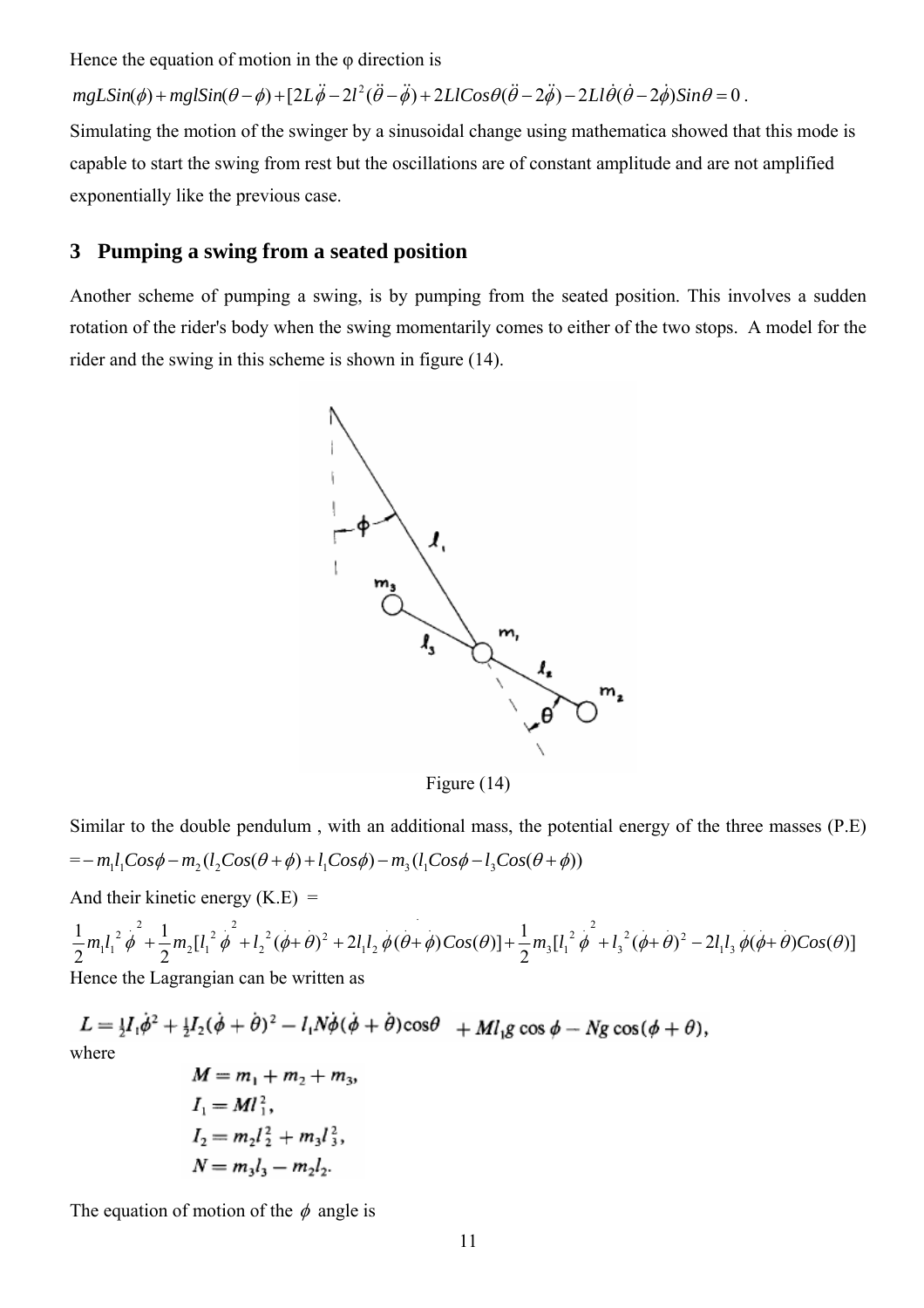When solving this equation numerically using Mathematica, I got a surprise. Beginning from a very small angular velocity',  $\phi'$  (t)=.001 rad/sec, the angular displacement has already grown up. But unlike the standing position pumping scheme, the growth is a linear growth not an exponential growth.



Figure (15)

The  $\Theta(t)$  was taken in this simulation to be a constant value of .5 rad while  $\phi(t)$  was increasing ( the swing moving to the right) and -0.5 rad/sec while  $\phi(t)$  increasing. When I changed the values of  $\Theta(t)$  to be 0.7 rad/sec, the oscillation has grown faster as expected. This is shown in figure (16)



Figure (16)

A special case occurs when  $m_2 I_2 - m_3 I_3 = 0$  then we find that N=0 and the Lagrangian reduces to  $\frac{1}{2}I_2(\phi+\theta)^2 + M l_1 g Cos(\phi)$ 2 1 1  $\frac{1}{4}$  .  $\frac{1}{4}$  . 2 2  $\cdot$ <sup>2</sup>  $I_1 \phi + \frac{1}{2}I_2(\phi + \theta)^2 + Ml_1 gCos(\phi)$ . The equation of motion then becomes :

 $\ddot{\theta}$ . It's clear that the pumping of the swing by changing  $\theta$  periodically is equivalent to a driven harmonic oscillator unlike the pumping from a standing position which is equivalent to a parametric oscillator.  $1^{|\mathcal{U}(\psi)| - 1}$  $(I_1 + I_2)\ddot{\phi} + Mgl_1Sin(\phi) = -I_2\ddot{\theta}$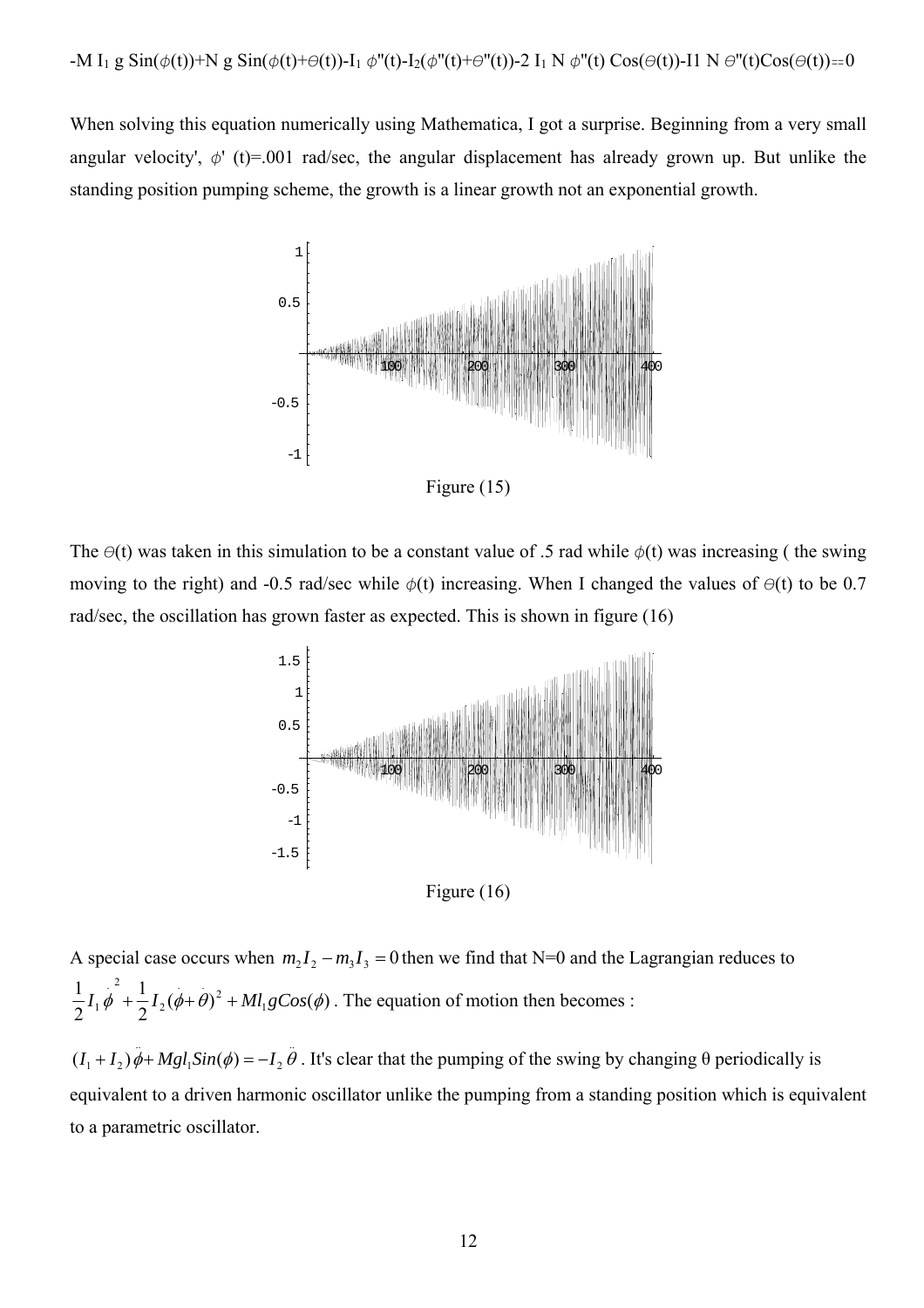By modeling the variation of  $\theta$  by a fixed frequency, I found that the oscillation was amplified (linearly ) and succession of amplification and attenuation occurred due to the phase difference between the driving  $\theta$ and the oscillating  $\varphi$  as in the case of parametric amplification.



Figure (17)

Unlike the standing position pumping, the maximum amplification occurred near the natural frequency of the swing ( not double the natural frequency ) approximately at  $\sqrt{g/1}$  – **13**.

As we did with the standing position, trying to figure out qualitatively what the physical cause of pumping is, we find that the source of pumping energy is in the sudden change of the angular momentum at the highest points. Considering the idealized model, we notice that the change of the orientation of the body of the rider at the highest points represents an increase in the angular momentum in the direction that makes the swing go back. The sudden stop of the motion of the rider forces the swing to go back faster to conserve the total angular momentum. That wouldn't happen of course if the swing wasn't fixed to the ground.

Now let's search for the optimal point of leaning forward and backward. Up to now, we considered that the bending of the child's body takes place at the highest points only. When I considered the other extreme case in which the child bends his body at the lowest point where the velocity if the swing is maximum, I found for my surprise that no amplification happened at all!!

I tried also to to make the  $\dot{\theta} = \dot{\phi}$  but found no amplification also!!

One advantage of this pumping scheme (from seated position) is that it's more efficient in starting the swing from rest position. Leaning forward and backward, will cause the swing to move in the other direction to conserve angular momentum even it was absolutely at rest. This is not the case in pumping by standing and squatting.

An interesting observation in this mode is that I noticed, experimentally, is that the oscillation of the swing increases when the swinger stretches his leg in the forward motion and bends them in the backward motion. This supports the conclusion that the increase of the  $\theta$  increases the growth rate of the oscillations. To compare the pumping efficiency of both techniques from energy point of view, it's obvious that when excluding dissipation both schemes will have the same power efficiency. Another point of comparison is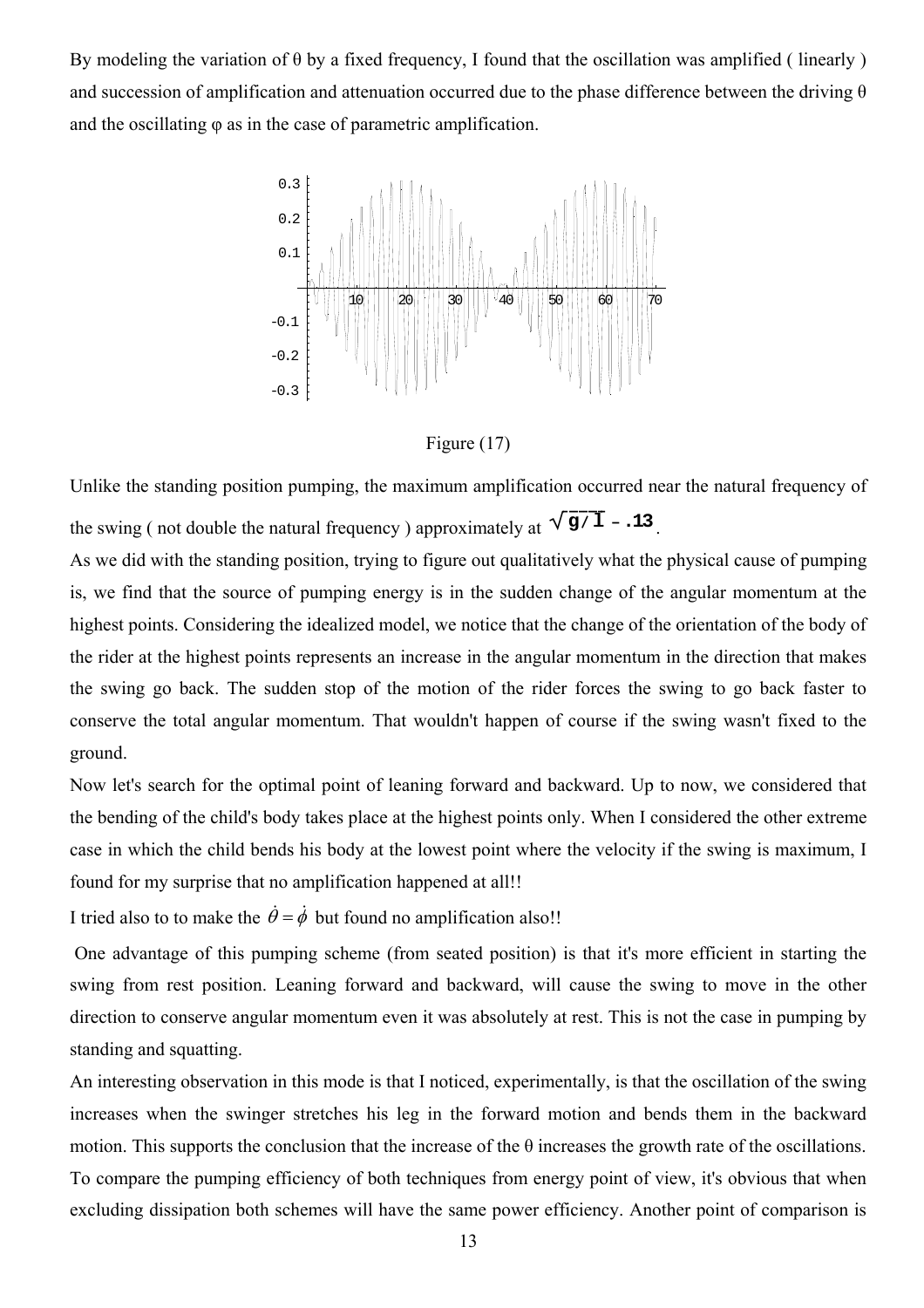the growth rate. This means which pumping scheme allows the child to pump a larger amount of energy per cycle? By comparison of figures (2), (16), for the case of a periodic change of the length and the leaning angle, it's obvious that the seated position grows much faster the standing position. But from my experiment on the swing, I felt more tired when I pumped the swing from the standing position than the case of seated pumping!! This is considered another conflicting result.

#### **4- Conclusion**

The two different pumping schemes has been illustrated and analyzed in this paper. While the standing position pumping is equivalent to a parametric oscillator, the seated position is equivalent to a driven oscillator. Although the oscillation grows up exponentially for the standing position and linearly for the seated position, it was shown that the pumping from seated position is more effective in terms of oscillation growth rate.

The actual pumping mechanisms followed on the playground, I guess, are combinations of both techniques since children , specially experienced ones, lean forward and backward while standing and squatting. This may imply that the best pumping scheme is neither of the two, but a combination of them.

#### **5- Acknowledgment**

I thank my friend Abdu Alaswad, who helped me try the pumping on a swing and let me have the sense of pumping from the seated and the standing position. He took a ride as well and gave me the idea of the other mode of pumping from the standing position that I have included in page (9).

#### **6- References**

- 1. The pumping of a swing from the seated position, William B. Case and Mark A. Sawnson Am. J. Phys, Volume 58, Issue 5, pp. 463-467
- 2. The pumping of a swing from the standing position, William B. Case, Am. J. Phys, Volume 64, Issue 3, pp. 215-220
- 3. Pumping on a swing, Peter L. Tea and Harold Flak, Am. J. Phys, Volume 36, Issue 12, pp. 1165- 1166
- 4. How children swing, Stephen M. Curry, Volume 44, Issue 10, pp. 924-926